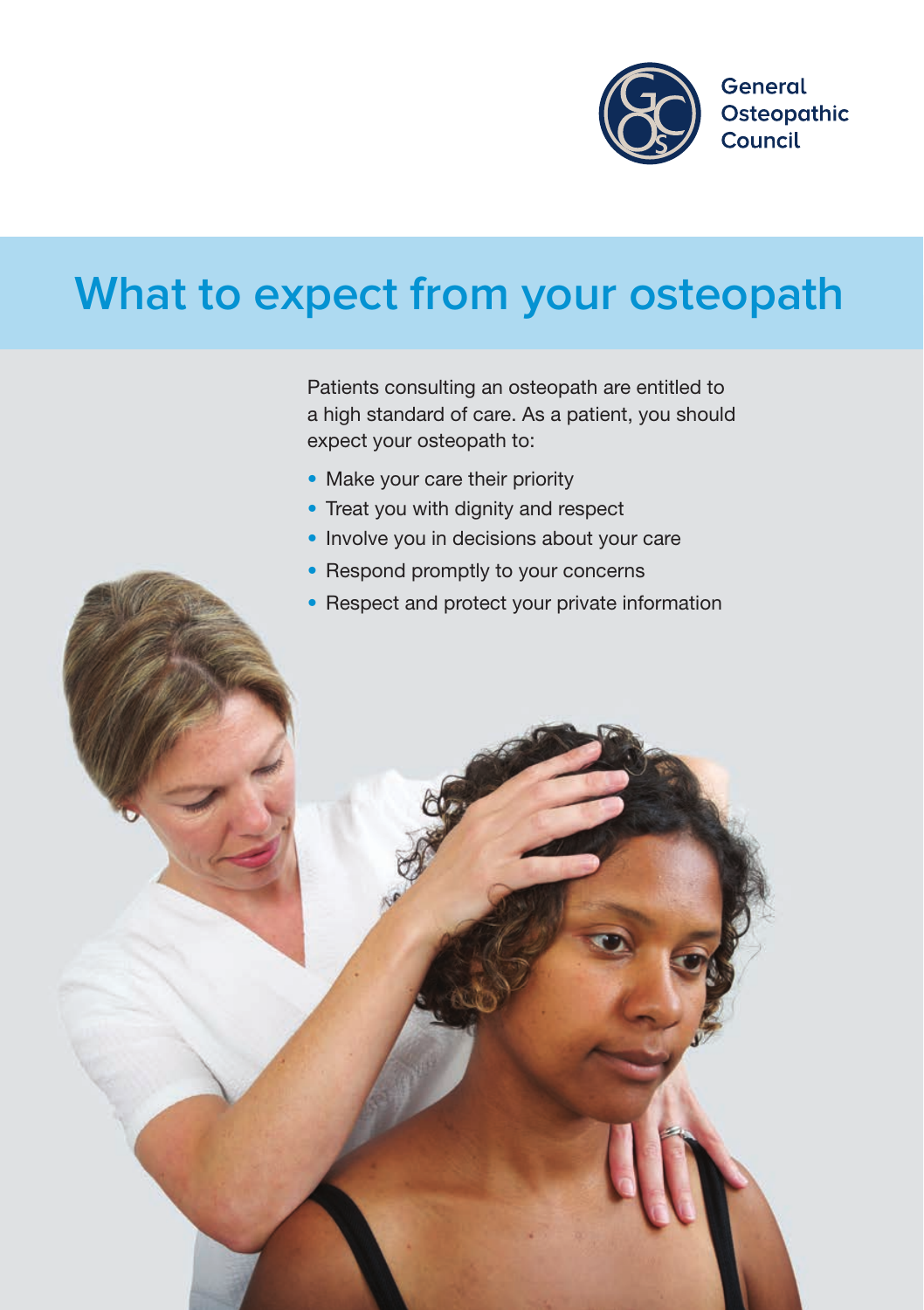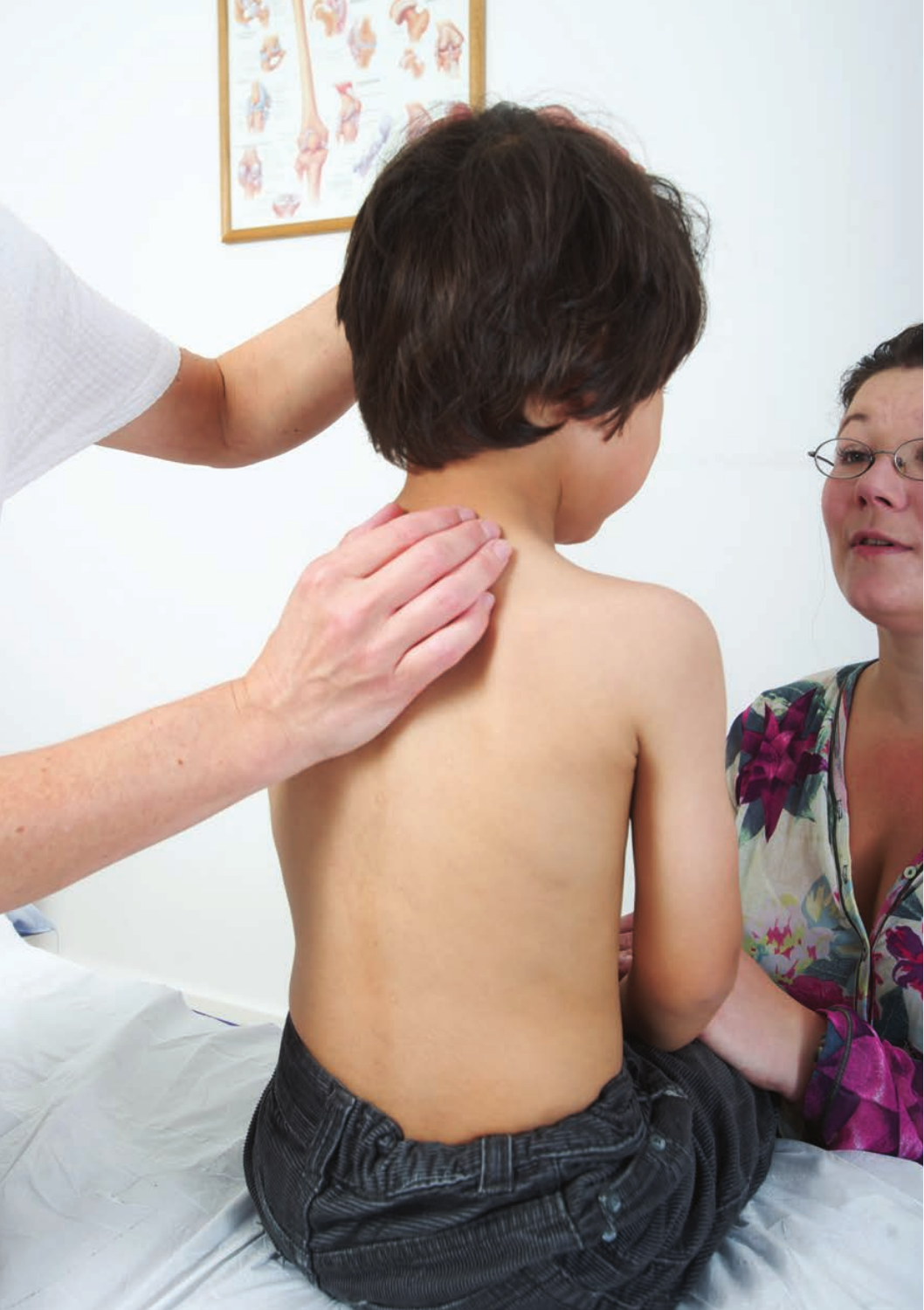#### **Visiting an osteopath**

You have decided to visit an osteopath. Before your first appointment:

- Check that the osteopath is registered with the General Osteopathic Council (GOsC), the regulatory body for osteopathy. You can do this by checking the Register on our website, www.osteopathy.org.uk, which lists osteopaths by name and location, or call us on 020 7357 6655.
- Osteopathic practices should be able to provide information about the osteopath, their clinic, what the treatment involves, payment methods, fees and anything you need to know before your first visit.

#### **Listening and examining**

Osteopathy is a patient-centred system of healthcare. A first appointment generally lasts longer than subsequent appointments, to allow the osteopath adequate time to:

- Listen and ask questions about your problem, your general health, other medical care you are receiving or medication you are taking, and record this in your case notes. The information you provide will be confidential.
- Examine you properly. It is likely the osteopath will ask you to remove some of your clothing. Tell your osteopath if you are uncomfortable about this. You should expect privacy to undress, and a gown or towel may be provided. You can ask a friend or relative to accompany you during your treatment.
- Ask you to make simple movements and stretches, to observe your posture and mobility. Because of the body's structure, pain or stiffness you are experiencing in one area may be linked to a problem elsewhere.
- Examine the health of the joints, tissues and ligaments using their hands and a highly developed sense of touch called palpation.
- Check for signs of other serious conditions they cannot treat and advise you to see your GP or go to hospital. They should provide you with a letter explaining what they believe to be the problem.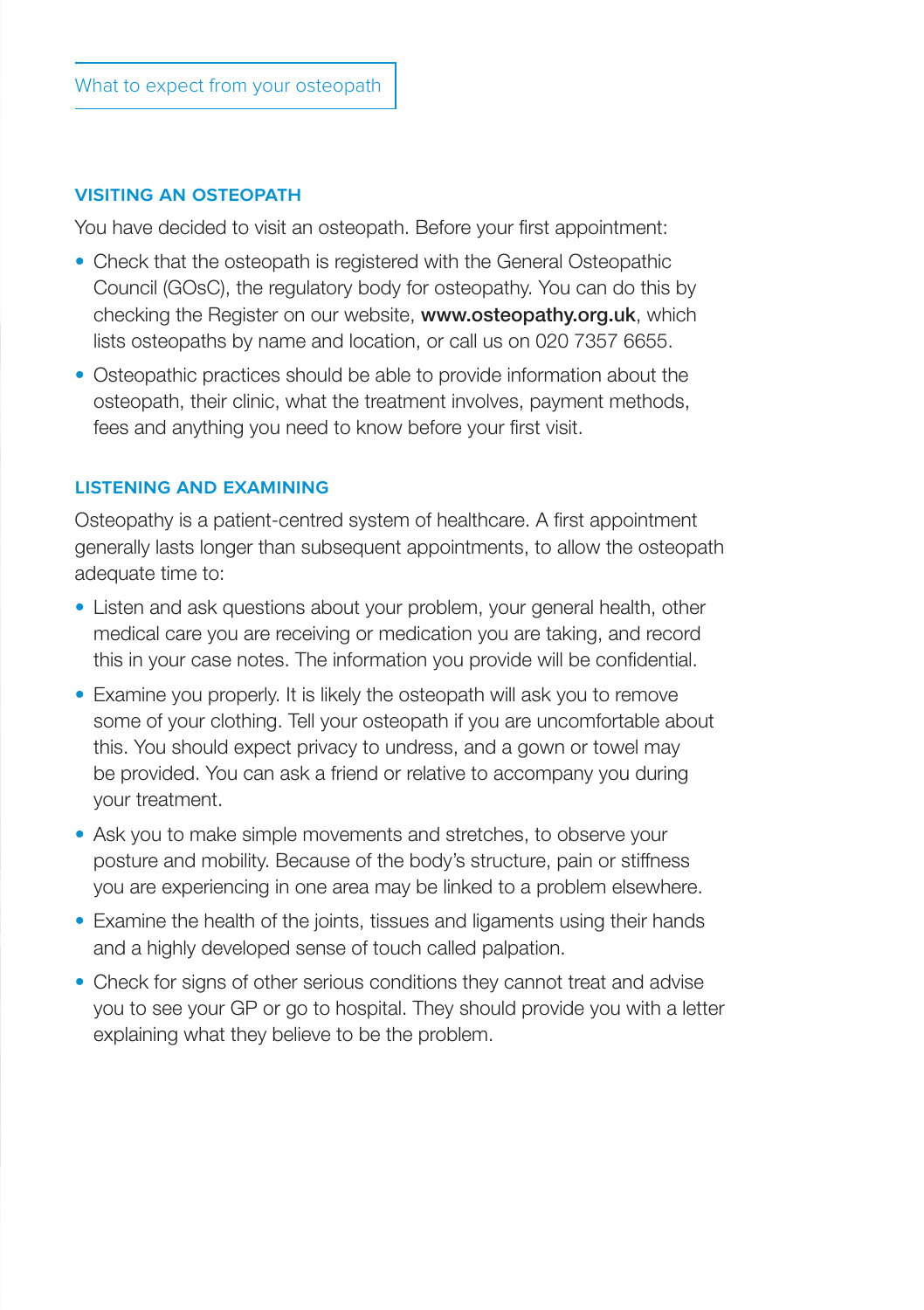

#### **Diagnosis and treatment**

Osteopathy specialises in the diagnosis, management, treatment and prevention of musculoskeletal and other related disorders.

- Your osteopath will give you a clear explanation of what they found (their diagnosis), and discuss a treatment plan that is suitable for you, which may include lifestyle changes. They will explain the benefits and any risks of the treatment they are recommending.
- It is important to understand and agree what the treatment can achieve, and the likely number of sessions needed for a noticeable improvement in your wellbeing.
- Treatment is hands-on and involves skilled manipulation of the spine and joints, and massage of soft tissues. Your osteopath will explain what they are doing and will always ask your permission to treat you (known as consent). Ask questions at any time, if you are unsure of what you have been told or if you have any concerns.
- Self-help measures and advice on exercise may be offered to assist your recovery, and prevent recurrence or worsening of symptoms.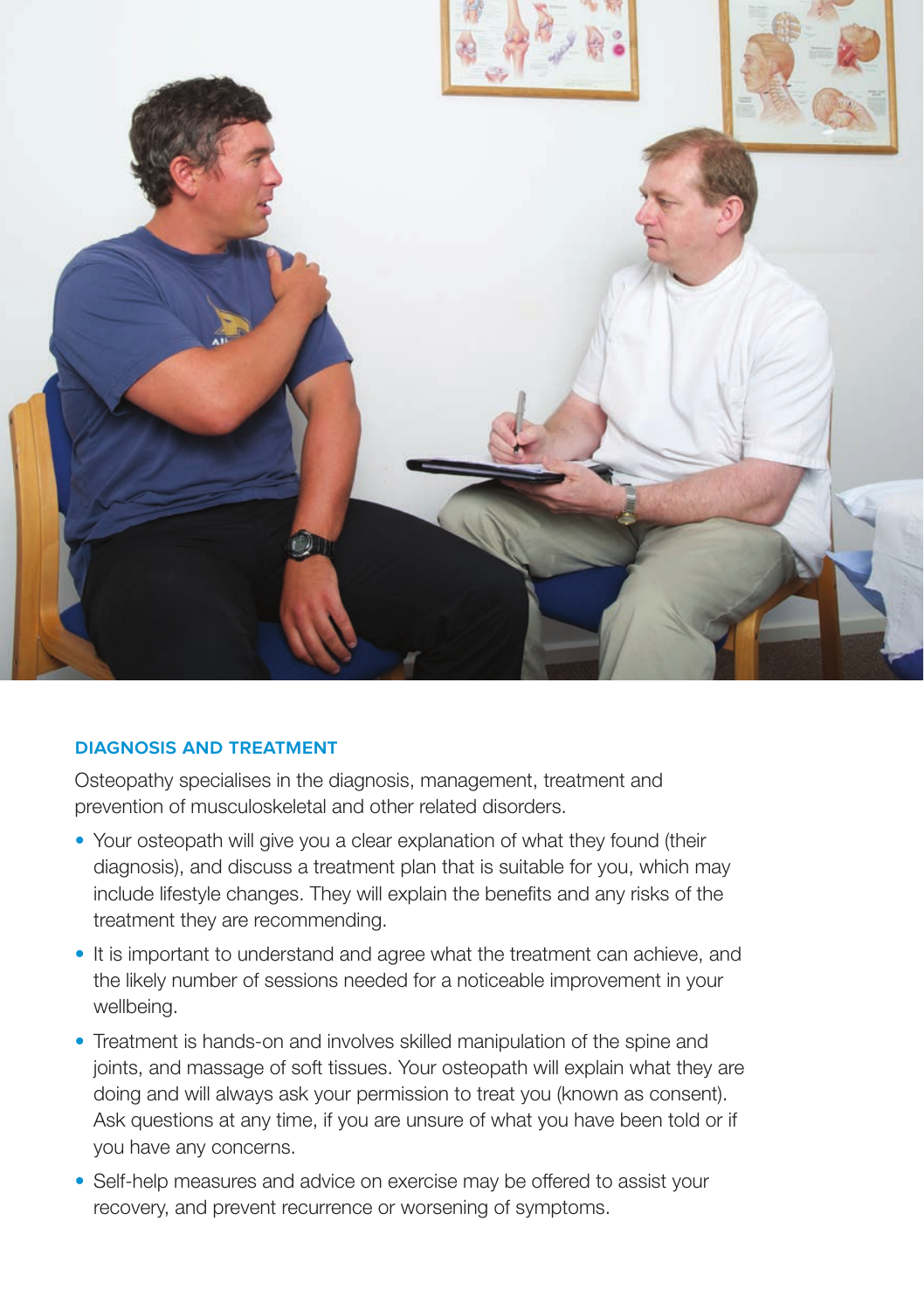#### **Ongoing care**

Due to the physical nature of the treatment, it is not unusual to sometimes feel sore or stiff in the first 24–48 hours after treatment. Your osteopath will explain any likely reactions that you could expect. If you have any concerns, it is important to contact the osteopath and ask their advice.

It may require more than one visit before your problem is resolved. The osteopath will review your progress at each subsequent visit and seek your consent to any changes to your treatment plan.

#### **Keeping your GP informed**

Most patients refer themselves directly to an osteopath. Although referral by a GP is not necessary, you are encouraged to keep your GP fully informed, so that your medical records are up to date. This will ensure you receive the best possible care from both health professionals. With your permission, your osteopath may send a report to your GP, with details of your condition and treatment. You can also request a letter for your employer, if this is helpful.

#### **Addressing concerns**

All osteopathic practices have a complaints procedure. If you have concerns about your osteopath, it is usually helpful to raise these with the person involved, or their employer if they have one, to see if the matter can be put right.

If you have been unable to resolve the issue or if it is so serious that it might affect the osteopath's ability to practise safely, you should speak to the General Osteopathic Council. We will advise on the next steps to take under our formal complaints process. In serious cases, we can restrict the way an osteopath practises, or even remove their right to practise.